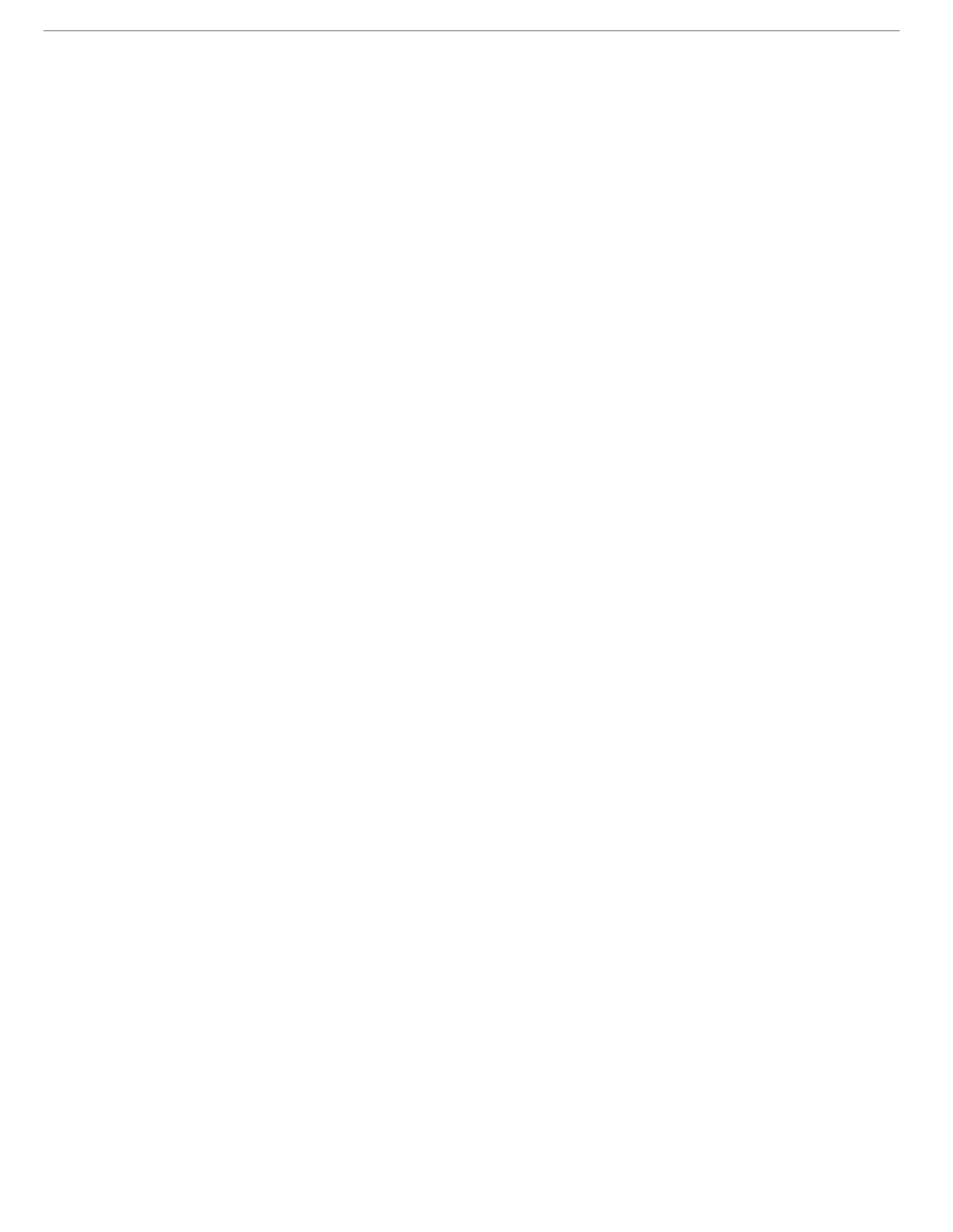| CUSIP No.                                                                                                                                                                                                                                                                                                        | 42329E105                                                                                                                                                                                                                         |  | <b>SCHEDULE 13G</b> | of<br>Page<br>2 | 15 |  |  |
|------------------------------------------------------------------------------------------------------------------------------------------------------------------------------------------------------------------------------------------------------------------------------------------------------------------|-----------------------------------------------------------------------------------------------------------------------------------------------------------------------------------------------------------------------------------|--|---------------------|-----------------|----|--|--|
| $\mathbf{1}$<br>$\mathbf{2}$<br>3 <sup>1</sup><br>4                                                                                                                                                                                                                                                              | NAMES OF REPORTING PERSONS<br>Integrated Core Strategies (US) LLC<br>CHECK THE APPROPRIATE BOX IF A MEMBER OF A GROUP<br>(a) $\Box$<br>$(b)$ $\square$<br><b>SEC USE ONLY</b><br>CITIZENSHIP OR PLACE OF ORGANIZATION<br>Delaware |  |                     |                 |    |  |  |
| <b>SOLE VOTING POWER</b><br>5<br>$-0-$<br><b>NUMBER OF</b><br><b>SHARED VOTING POWER</b><br><b>SHARES</b><br>6<br><b>BENEFICIALLY</b><br>125,000<br><b>OWNED BY</b><br><b>SOLE DISPOSITIVE POWER</b><br><b>EACH</b><br>7<br><b>REPORTING</b><br>$-0-$<br>PERSON WITH<br>SHARED DISPOSITIVE POWER<br>8<br>125,000 |                                                                                                                                                                                                                                   |  |                     |                 |    |  |  |
| 9                                                                                                                                                                                                                                                                                                                | AGGREGATE AMOUNT BENEFICIALLY OWNED BY EACH REPORTING PERSON<br>125,000                                                                                                                                                           |  |                     |                 |    |  |  |
| 10                                                                                                                                                                                                                                                                                                               | CHECK BOX IF THE AGGREGATE AMOUNT IN ROW (9) EXCLUDES CERTAIN SHARES<br>$\Box$                                                                                                                                                    |  |                     |                 |    |  |  |
| 11                                                                                                                                                                                                                                                                                                               | PERCENT OF CLASS REPRESENTED BY AMOUNT IN ROW (9)<br>0.1%                                                                                                                                                                         |  |                     |                 |    |  |  |
| 12                                                                                                                                                                                                                                                                                                               | TYPE OF REPORTING PERSON<br>O <sub>O</sub>                                                                                                                                                                                        |  |                     |                 |    |  |  |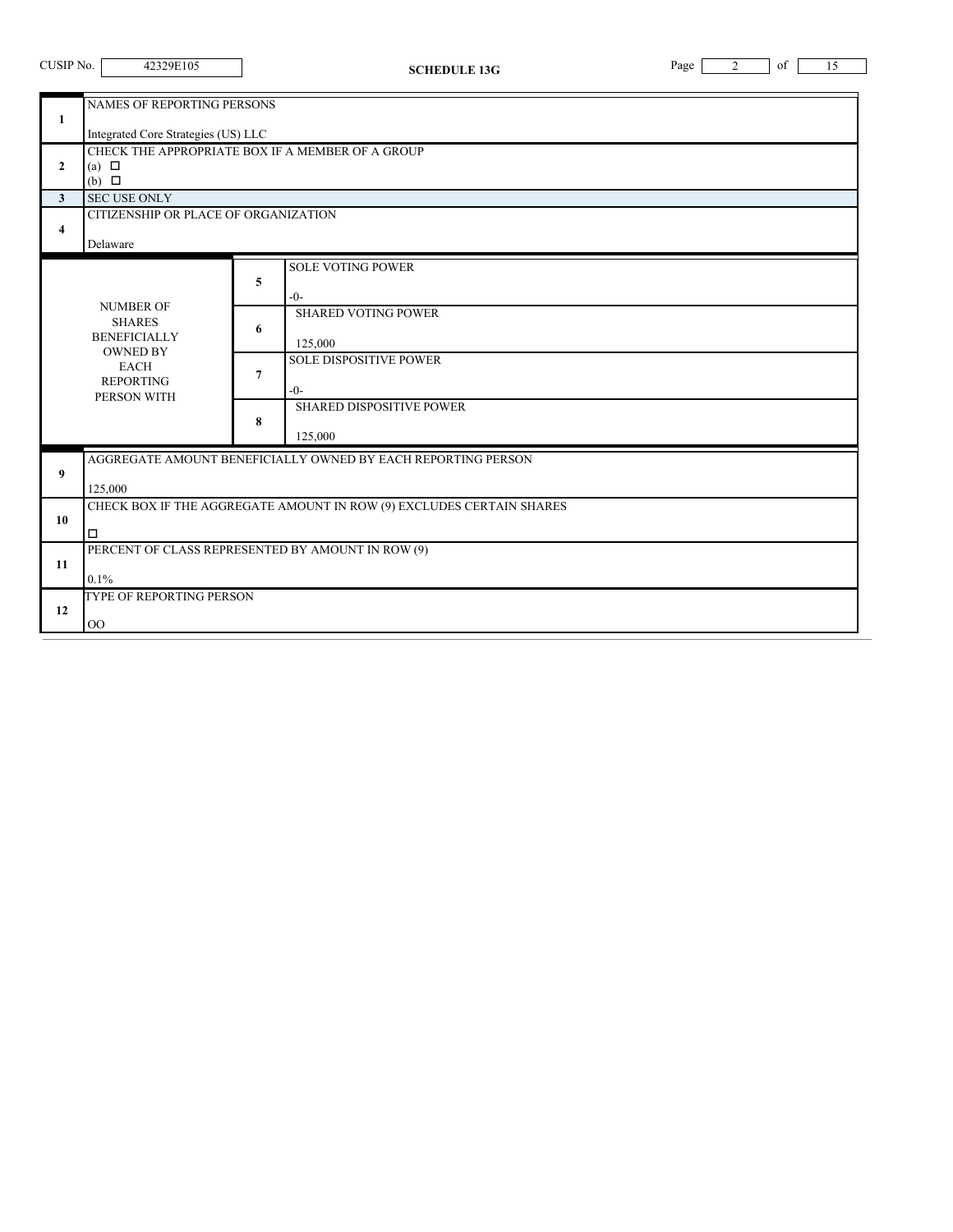| CUSIP No.                                                                                                                     | 42329E105                                                                                             |             | <b>SCHEDULE 13G</b>                                                                                                                        | Page | $\mathfrak{Z}$ | of | 15 |  |
|-------------------------------------------------------------------------------------------------------------------------------|-------------------------------------------------------------------------------------------------------|-------------|--------------------------------------------------------------------------------------------------------------------------------------------|------|----------------|----|----|--|
| 1                                                                                                                             | NAMES OF REPORTING PERSONS<br>Riverview Group LLC<br>CHECK THE APPROPRIATE BOX IF A MEMBER OF A GROUP |             |                                                                                                                                            |      |                |    |    |  |
| $\overline{2}$                                                                                                                | (a) $\Box$<br>$(b)$ $\square$                                                                         |             |                                                                                                                                            |      |                |    |    |  |
| 3                                                                                                                             | <b>SEC USE ONLY</b>                                                                                   |             |                                                                                                                                            |      |                |    |    |  |
| 4                                                                                                                             | CITIZENSHIP OR PLACE OF ORGANIZATION<br>Delaware                                                      |             |                                                                                                                                            |      |                |    |    |  |
| <b>NUMBER OF</b><br><b>SHARES</b><br><b>BENEFICIALLY</b><br><b>OWNED BY</b><br><b>EACH</b><br><b>REPORTING</b><br>PERSON WITH |                                                                                                       | 5<br>6<br>7 | <b>SOLE VOTING POWER</b><br>$-0-$<br><b>SHARED VOTING POWER</b><br>2<br><b>SOLE DISPOSITIVE POWER</b><br>$-0-$<br>SHARED DISPOSITIVE POWER |      |                |    |    |  |
|                                                                                                                               |                                                                                                       | 8           | 2                                                                                                                                          |      |                |    |    |  |
| 9                                                                                                                             | AGGREGATE AMOUNT BENEFICIALLY OWNED BY EACH REPORTING PERSON<br>2                                     |             |                                                                                                                                            |      |                |    |    |  |
| 10                                                                                                                            | CHECK BOX IF THE AGGREGATE AMOUNT IN ROW (9) EXCLUDES CERTAIN SHARES<br>$\Box$                        |             |                                                                                                                                            |      |                |    |    |  |
| 11                                                                                                                            | PERCENT OF CLASS REPRESENTED BY AMOUNT IN ROW (9)<br>$0.0\%$                                          |             |                                                                                                                                            |      |                |    |    |  |
| 12                                                                                                                            | TYPE OF REPORTING PERSON                                                                              |             |                                                                                                                                            |      |                |    |    |  |

 $\overline{\phantom{0}}$ 

OO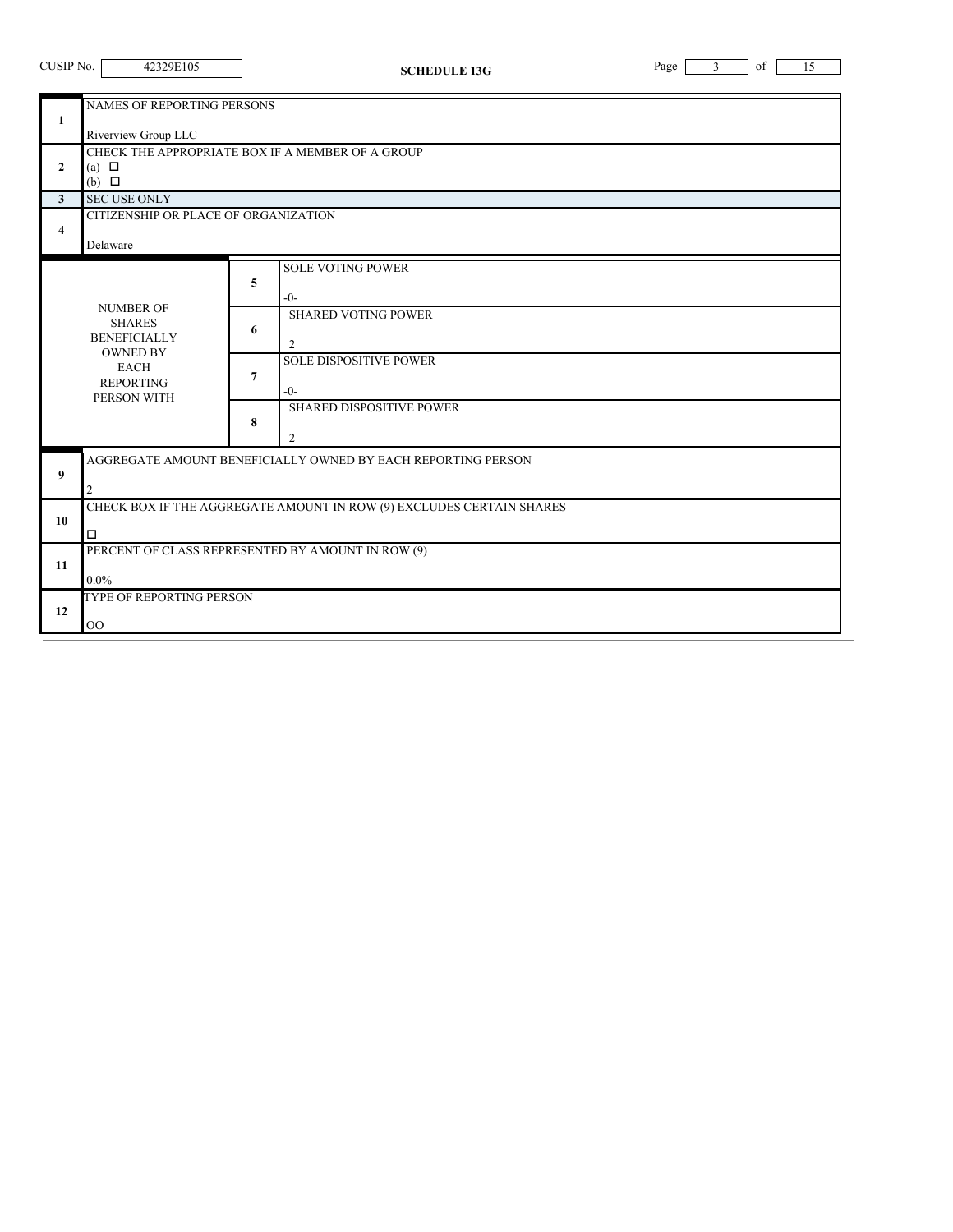| CUSIP No. |  |
|-----------|--|
|           |  |

**CHEDULE** 13G Page 4 of 15

|              | NAMES OF REPORTING PERSONS                                                      |   |                                                              |  |  |
|--------------|---------------------------------------------------------------------------------|---|--------------------------------------------------------------|--|--|
| 1            |                                                                                 |   |                                                              |  |  |
|              | ICS Opportunities, Ltd.                                                         |   |                                                              |  |  |
| $\mathbf{2}$ | (a) $\Box$                                                                      |   | CHECK THE APPROPRIATE BOX IF A MEMBER OF A GROUP             |  |  |
|              | $(b)$ $\square$                                                                 |   |                                                              |  |  |
| $\mathbf{3}$ | <b>SEC USE ONLY</b>                                                             |   |                                                              |  |  |
|              | CITIZENSHIP OR PLACE OF ORGANIZATION                                            |   |                                                              |  |  |
| 4            |                                                                                 |   |                                                              |  |  |
|              | Cayman Islands                                                                  |   |                                                              |  |  |
|              |                                                                                 |   | <b>SOLE VOTING POWER</b>                                     |  |  |
|              |                                                                                 | 5 | $-()$ -                                                      |  |  |
|              | <b>NUMBER OF</b>                                                                |   | <b>SHARED VOTING POWER</b>                                   |  |  |
|              | <b>SHARES</b>                                                                   | 6 |                                                              |  |  |
|              | <b>BENEFICIALLY</b><br><b>OWNED BY</b>                                          |   | 833,333                                                      |  |  |
|              | <b>EACH</b>                                                                     | 7 | <b>SOLE DISPOSITIVE POWER</b>                                |  |  |
|              | <b>REPORTING</b>                                                                |   | $-0-$                                                        |  |  |
|              | PERSON WITH                                                                     |   | <b>SHARED DISPOSITIVE POWER</b>                              |  |  |
|              |                                                                                 | 8 |                                                              |  |  |
|              |                                                                                 |   | 833,333                                                      |  |  |
|              |                                                                                 |   | AGGREGATE AMOUNT BENEFICIALLY OWNED BY EACH REPORTING PERSON |  |  |
| 9            |                                                                                 |   |                                                              |  |  |
|              | 833,333<br>CHECK BOX IF THE AGGREGATE AMOUNT IN ROW (9) EXCLUDES CERTAIN SHARES |   |                                                              |  |  |
| 10           |                                                                                 |   |                                                              |  |  |
|              | $\Box$                                                                          |   |                                                              |  |  |
|              |                                                                                 |   | PERCENT OF CLASS REPRESENTED BY AMOUNT IN ROW (9)            |  |  |
| 11           |                                                                                 |   |                                                              |  |  |
|              | 0.5%<br>TYPE OF REPORTING PERSON                                                |   |                                                              |  |  |
| 12           |                                                                                 |   |                                                              |  |  |
|              | CO                                                                              |   |                                                              |  |  |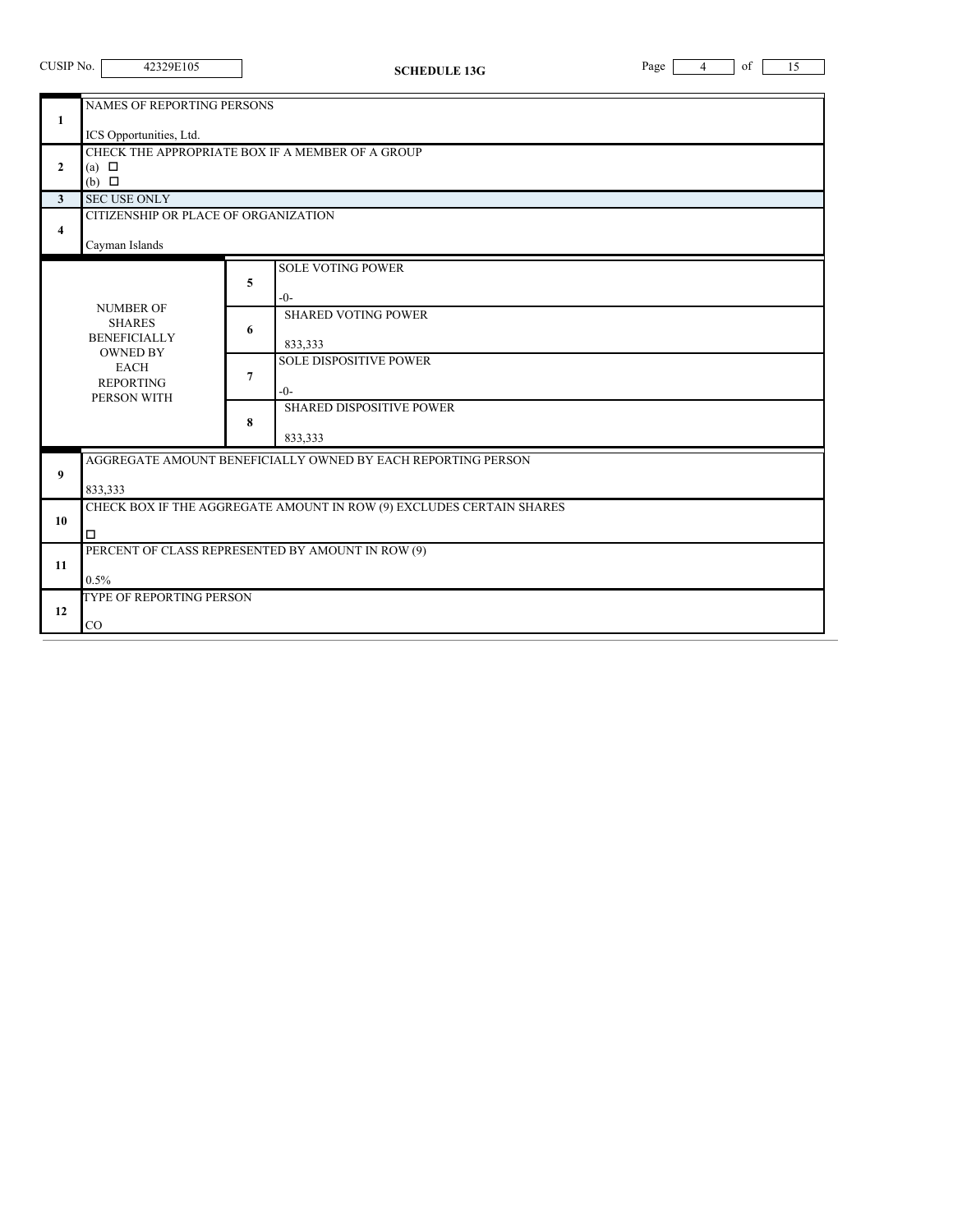| CUSIP No.                           | 42329E105                                                                                                                                                                        |                  | <b>SCHEDULE 13G</b>                                                                                                                                                    | Page | 5 | of | 15 |  |
|-------------------------------------|----------------------------------------------------------------------------------------------------------------------------------------------------------------------------------|------------------|------------------------------------------------------------------------------------------------------------------------------------------------------------------------|------|---|----|----|--|
| 1<br>$\overline{2}$<br>$\mathbf{3}$ | NAMES OF REPORTING PERSONS<br>Millennium International Management LP<br>CHECK THE APPROPRIATE BOX IF A MEMBER OF A GROUP<br>(a) $\Box$<br>$(b)$ $\square$<br><b>SEC USE ONLY</b> |                  |                                                                                                                                                                        |      |   |    |    |  |
| 4                                   | CITIZENSHIP OR PLACE OF ORGANIZATION<br>Delaware                                                                                                                                 |                  |                                                                                                                                                                        |      |   |    |    |  |
|                                     | <b>NUMBER OF</b><br><b>SHARES</b><br><b>BENEFICIALLY</b><br><b>OWNED BY</b><br><b>EACH</b><br><b>REPORTING</b><br>PERSON WITH                                                    | 5<br>6<br>7<br>8 | <b>SOLE VOTING POWER</b><br>$-()$ -<br><b>SHARED VOTING POWER</b><br>833,333<br><b>SOLE DISPOSITIVE POWER</b><br>$-()$ -<br><b>SHARED DISPOSITIVE POWER</b><br>833,333 |      |   |    |    |  |
| 9                                   | AGGREGATE AMOUNT BENEFICIALLY OWNED BY EACH REPORTING PERSON<br>833,333                                                                                                          |                  |                                                                                                                                                                        |      |   |    |    |  |
| 10                                  | CHECK BOX IF THE AGGREGATE AMOUNT IN ROW (9) EXCLUDES CERTAIN SHARES<br>$\Box$                                                                                                   |                  |                                                                                                                                                                        |      |   |    |    |  |
| 11                                  | PERCENT OF CLASS REPRESENTED BY AMOUNT IN ROW (9)<br>0.5%                                                                                                                        |                  |                                                                                                                                                                        |      |   |    |    |  |
| 12                                  | TYPE OF REPORTING PERSON<br>PN                                                                                                                                                   |                  |                                                                                                                                                                        |      |   |    |    |  |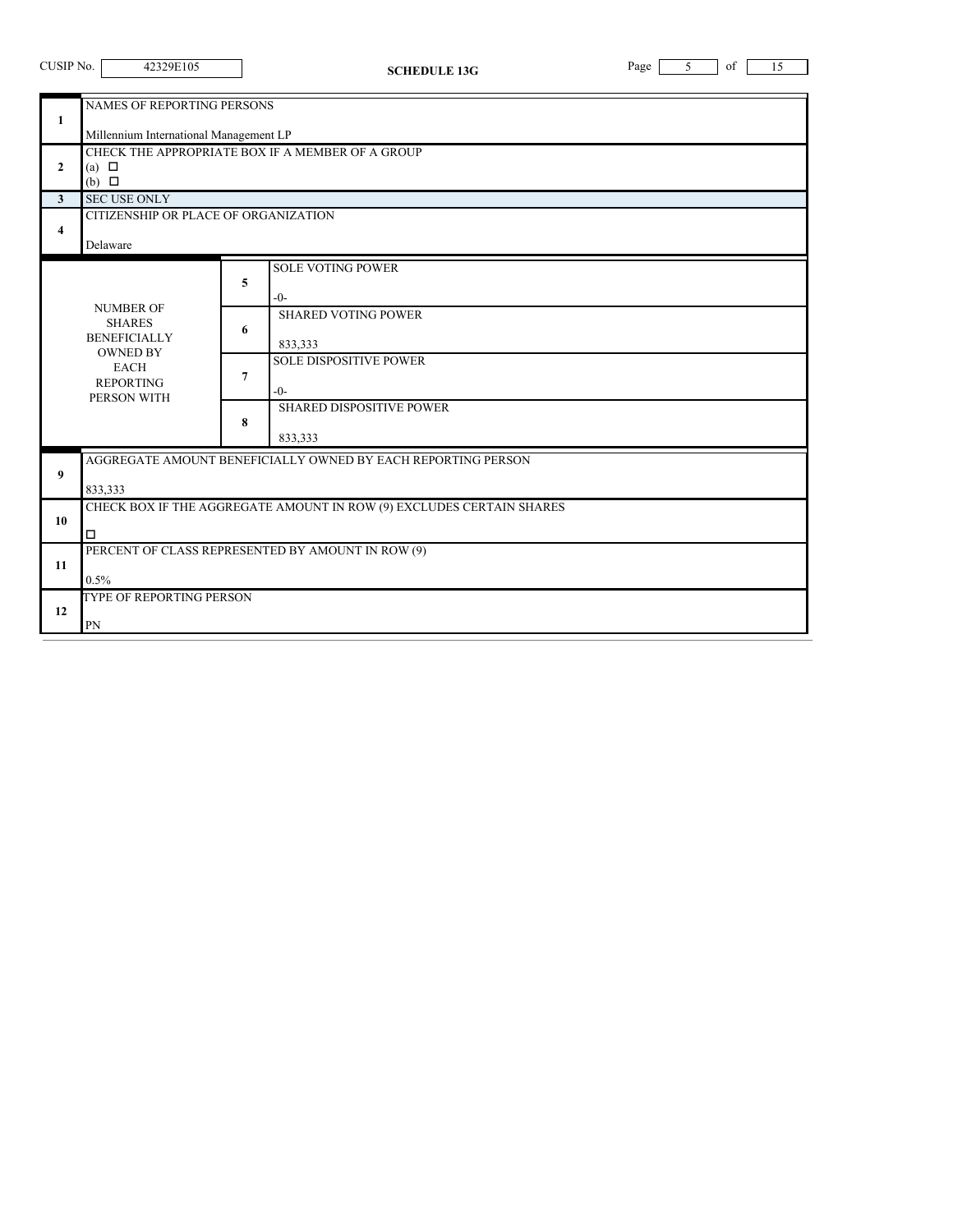| CUSIP No. |  |
|-----------|--|
|           |  |

| $\mathbf{1}$ | NAMES OF REPORTING PERSONS                                           |   |                                                              |  |  |  |
|--------------|----------------------------------------------------------------------|---|--------------------------------------------------------------|--|--|--|
|              | Millennium Management LLC                                            |   |                                                              |  |  |  |
|              | CHECK THE APPROPRIATE BOX IF A MEMBER OF A GROUP                     |   |                                                              |  |  |  |
| $\mathbf{2}$ | (a) $\Box$<br>$(b)$ $\square$                                        |   |                                                              |  |  |  |
| 3            | <b>SEC USE ONLY</b>                                                  |   |                                                              |  |  |  |
|              | CITIZENSHIP OR PLACE OF ORGANIZATION                                 |   |                                                              |  |  |  |
| 4            | Delaware                                                             |   |                                                              |  |  |  |
|              |                                                                      |   | <b>SOLE VOTING POWER</b>                                     |  |  |  |
|              |                                                                      | 5 | $-0-$                                                        |  |  |  |
|              | <b>NUMBER OF</b>                                                     |   | <b>SHARED VOTING POWER</b>                                   |  |  |  |
|              | <b>SHARES</b><br><b>BENEFICIALLY</b>                                 | 6 |                                                              |  |  |  |
|              | <b>OWNED BY</b>                                                      |   | 958,335                                                      |  |  |  |
|              | <b>EACH</b>                                                          | 7 | <b>SOLE DISPOSITIVE POWER</b>                                |  |  |  |
|              | <b>REPORTING</b><br>PERSON WITH                                      |   | $-()$ -                                                      |  |  |  |
|              |                                                                      |   | <b>SHARED DISPOSITIVE POWER</b>                              |  |  |  |
|              |                                                                      | 8 | 958,335                                                      |  |  |  |
|              |                                                                      |   | AGGREGATE AMOUNT BENEFICIALLY OWNED BY EACH REPORTING PERSON |  |  |  |
| 9            |                                                                      |   |                                                              |  |  |  |
|              | 958,335                                                              |   |                                                              |  |  |  |
| 10           | CHECK BOX IF THE AGGREGATE AMOUNT IN ROW (9) EXCLUDES CERTAIN SHARES |   |                                                              |  |  |  |
|              | $\Box$                                                               |   |                                                              |  |  |  |
|              |                                                                      |   | PERCENT OF CLASS REPRESENTED BY AMOUNT IN ROW (9)            |  |  |  |
| 11           | 0.5%                                                                 |   |                                                              |  |  |  |
|              | TYPE OF REPORTING PERSON                                             |   |                                                              |  |  |  |
| 12           |                                                                      |   |                                                              |  |  |  |
|              | 00                                                                   |   |                                                              |  |  |  |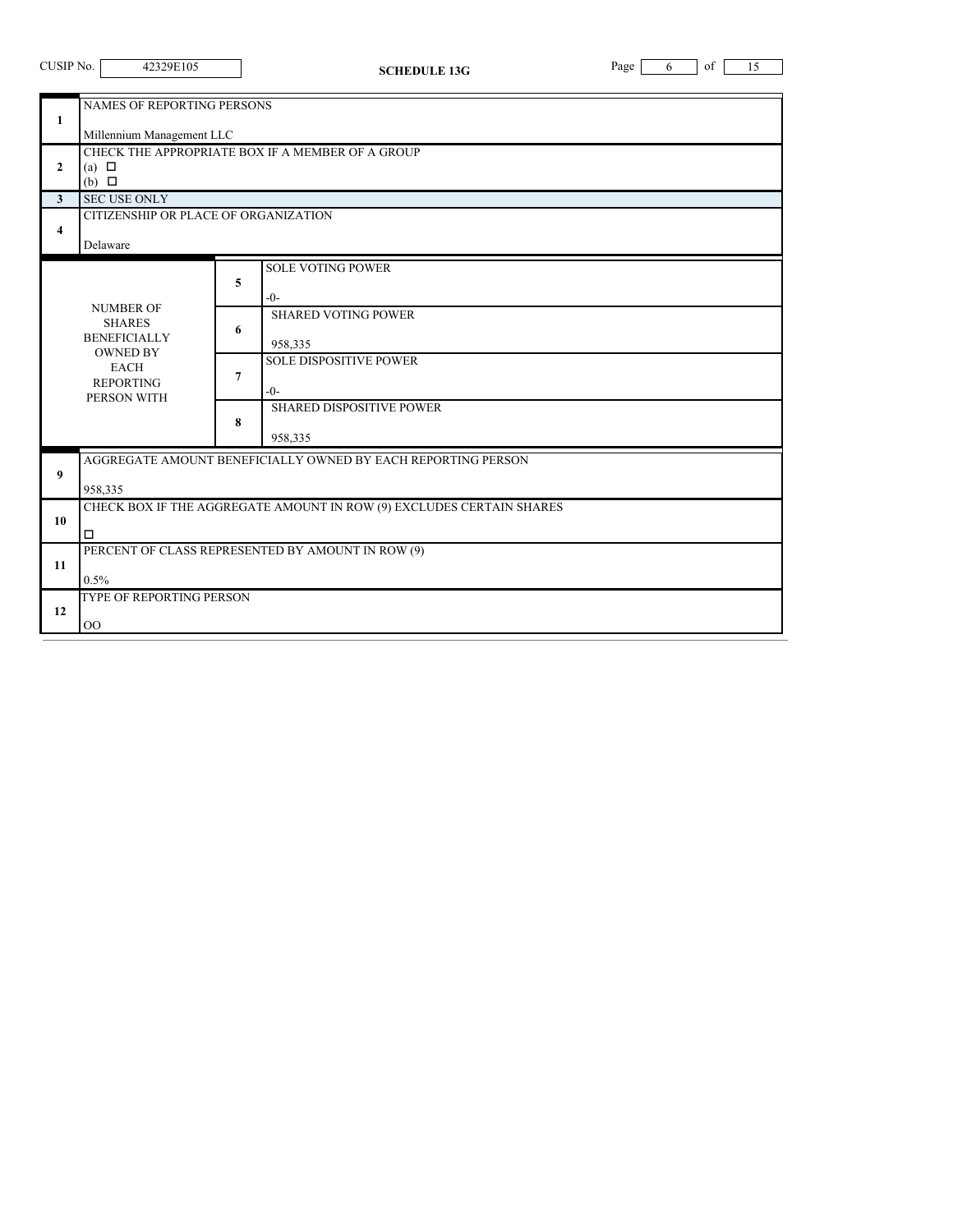| CUSIP No.               | 42329E105                                                                                                                     |                  | <b>SCHEDULE 13G</b>                                                                                                                                                  | Page<br>$\tau$<br>of<br>15 |  |  |  |  |
|-------------------------|-------------------------------------------------------------------------------------------------------------------------------|------------------|----------------------------------------------------------------------------------------------------------------------------------------------------------------------|----------------------------|--|--|--|--|
| 1                       | <b>NAMES OF REPORTING PERSONS</b><br>Millennium Group Management LLC                                                          |                  |                                                                                                                                                                      |                            |  |  |  |  |
| $\mathbf{2}$            | CHECK THE APPROPRIATE BOX IF A MEMBER OF A GROUP<br>(a) $\Box$<br>$(b)$ $\square$                                             |                  |                                                                                                                                                                      |                            |  |  |  |  |
| $\overline{\mathbf{3}}$ | <b>SEC USE ONLY</b>                                                                                                           |                  |                                                                                                                                                                      |                            |  |  |  |  |
| 4                       | CITIZENSHIP OR PLACE OF ORGANIZATION<br>Delaware                                                                              |                  |                                                                                                                                                                      |                            |  |  |  |  |
|                         | <b>NUMBER OF</b><br><b>SHARES</b><br><b>BENEFICIALLY</b><br><b>OWNED BY</b><br><b>EACH</b><br><b>REPORTING</b><br>PERSON WITH | 5<br>6<br>7<br>8 | <b>SOLE VOTING POWER</b><br>$-()$ -<br><b>SHARED VOTING POWER</b><br>958,335<br><b>SOLE DISPOSITIVE POWER</b><br>$-0-$<br><b>SHARED DISPOSITIVE POWER</b><br>958,335 |                            |  |  |  |  |
| 9                       | AGGREGATE AMOUNT BENEFICIALLY OWNED BY EACH REPORTING PERSON<br>958,335                                                       |                  |                                                                                                                                                                      |                            |  |  |  |  |
| 10                      | CHECK BOX IF THE AGGREGATE AMOUNT IN ROW (9) EXCLUDES CERTAIN SHARES<br>$\Box$                                                |                  |                                                                                                                                                                      |                            |  |  |  |  |
| 11                      | PERCENT OF CLASS REPRESENTED BY AMOUNT IN ROW (9)<br>0.5%                                                                     |                  |                                                                                                                                                                      |                            |  |  |  |  |
| 12                      | TYPE OF REPORTING PERSON<br>00                                                                                                |                  |                                                                                                                                                                      |                            |  |  |  |  |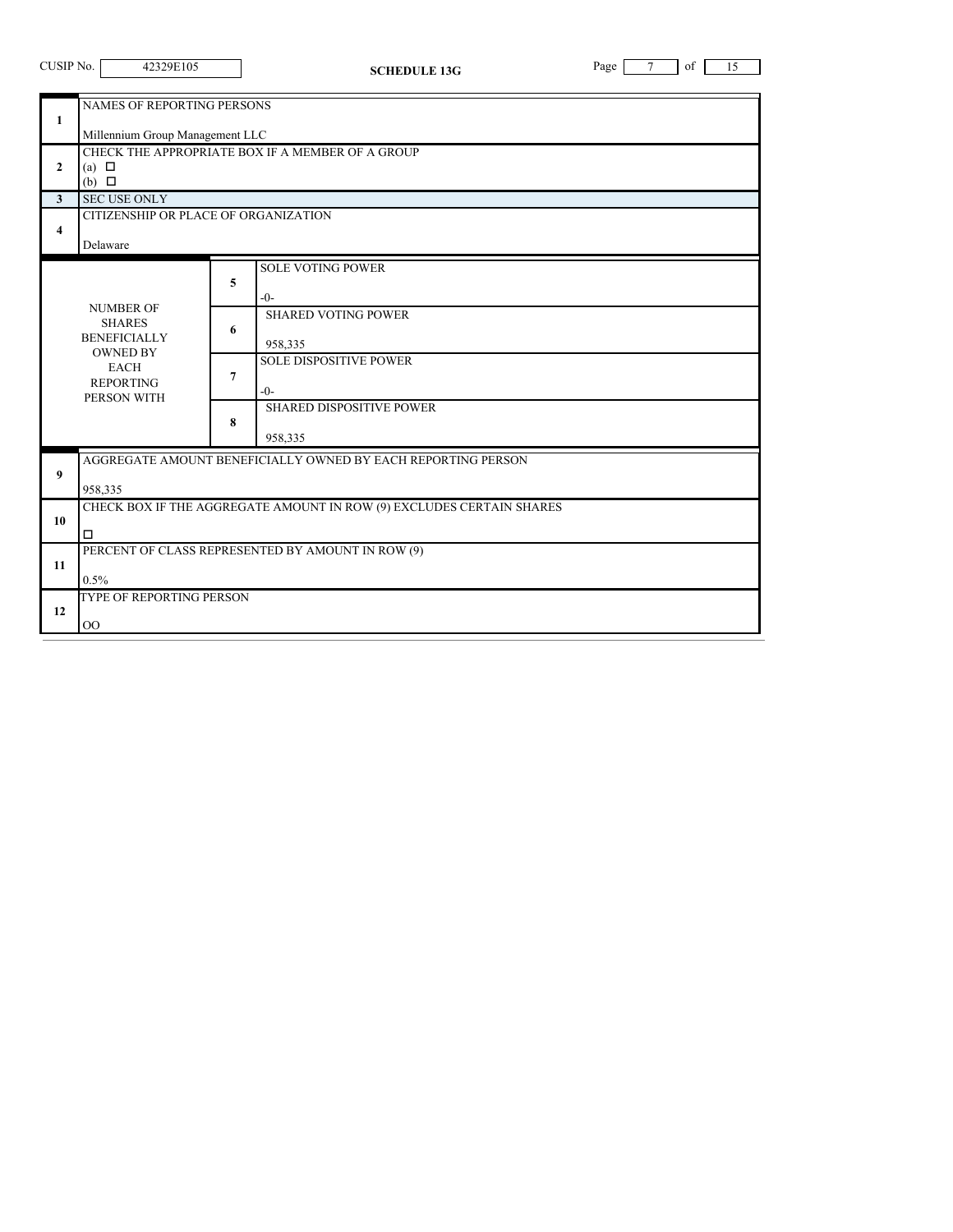| CUSIP No. | 42329 |
|-----------|-------|
|           |       |

**SCHEDULE 13G** Page 8 of 15

| <b>NAMES OF REPORTING PERSONS</b> |                                                                      |                |                                                              |  |  |  |
|-----------------------------------|----------------------------------------------------------------------|----------------|--------------------------------------------------------------|--|--|--|
| $\mathbf{1}$                      |                                                                      |                |                                                              |  |  |  |
|                                   | Israel A. Englander                                                  |                |                                                              |  |  |  |
|                                   | CHECK THE APPROPRIATE BOX IF A MEMBER OF A GROUP                     |                |                                                              |  |  |  |
| $\mathbf{2}$                      | (a) $\Box$                                                           |                |                                                              |  |  |  |
|                                   | $(b)$ $\square$                                                      |                |                                                              |  |  |  |
| 3                                 | <b>SEC USE ONLY</b>                                                  |                |                                                              |  |  |  |
|                                   | CITIZENSHIP OR PLACE OF ORGANIZATION                                 |                |                                                              |  |  |  |
| 4                                 |                                                                      |                |                                                              |  |  |  |
|                                   | <b>United States</b>                                                 |                |                                                              |  |  |  |
|                                   |                                                                      |                | <b>SOLE VOTING POWER</b>                                     |  |  |  |
|                                   |                                                                      | 5              |                                                              |  |  |  |
|                                   |                                                                      |                | $-0-$                                                        |  |  |  |
|                                   | <b>NUMBER OF</b>                                                     |                | <b>SHARED VOTING POWER</b>                                   |  |  |  |
|                                   | <b>SHARES</b><br><b>BENEFICIALLY</b>                                 | 6              |                                                              |  |  |  |
|                                   | <b>OWNED BY</b>                                                      |                | 958,335                                                      |  |  |  |
|                                   | <b>EACH</b>                                                          |                | <b>SOLE DISPOSITIVE POWER</b>                                |  |  |  |
|                                   | <b>REPORTING</b>                                                     | $\overline{7}$ |                                                              |  |  |  |
|                                   | PERSON WITH                                                          |                | $-0-$                                                        |  |  |  |
|                                   |                                                                      |                | <b>SHARED DISPOSITIVE POWER</b>                              |  |  |  |
|                                   |                                                                      | 8              |                                                              |  |  |  |
|                                   |                                                                      |                | 958,335                                                      |  |  |  |
|                                   |                                                                      |                | AGGREGATE AMOUNT BENEFICIALLY OWNED BY EACH REPORTING PERSON |  |  |  |
| $\boldsymbol{9}$                  |                                                                      |                |                                                              |  |  |  |
|                                   | 958,335                                                              |                |                                                              |  |  |  |
| 10                                | CHECK BOX IF THE AGGREGATE AMOUNT IN ROW (9) EXCLUDES CERTAIN SHARES |                |                                                              |  |  |  |
|                                   | □                                                                    |                |                                                              |  |  |  |
|                                   | PERCENT OF CLASS REPRESENTED BY AMOUNT IN ROW (9)                    |                |                                                              |  |  |  |
| 11                                |                                                                      |                |                                                              |  |  |  |
|                                   | 0.5%                                                                 |                |                                                              |  |  |  |
|                                   | <b>TYPE OF REPORTING PERSON</b>                                      |                |                                                              |  |  |  |
| 12                                |                                                                      |                |                                                              |  |  |  |
|                                   | IN                                                                   |                |                                                              |  |  |  |
|                                   |                                                                      |                |                                                              |  |  |  |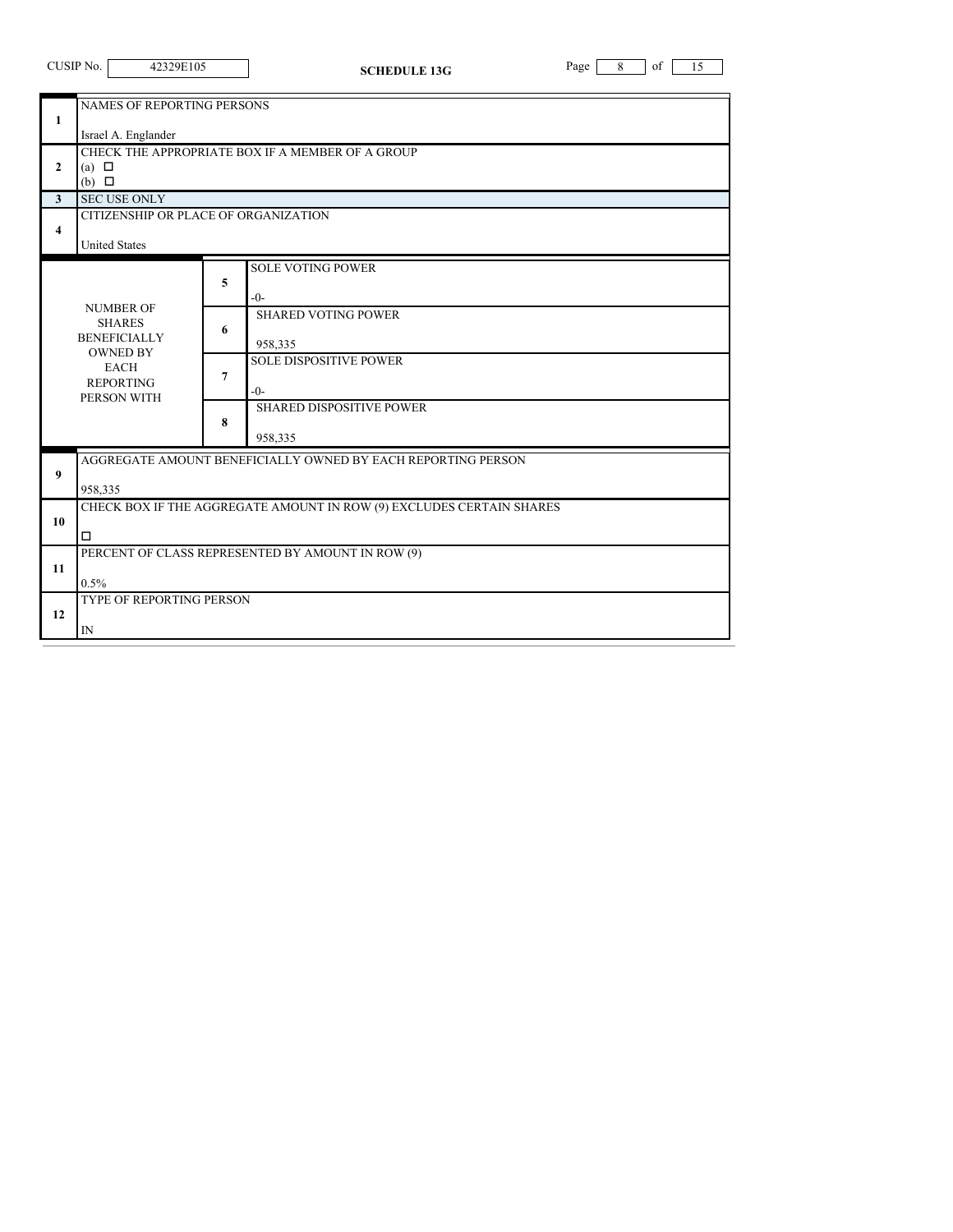Item 1.

| aœ |  |  |
|----|--|--|
|    |  |  |

(a) Name of Issuer:

Heliogen, Inc.

(b) Address of Issuer's Principal Executive Offices:

130 W Union St. Pasadena, CA 91103

- Item 2. (a) Name of Person Filing:
	- (b) Address of Principal Business Office:
	- (c) Citizenship:

Integrated Core Strategies (US) LLC c/o Millennium Management LLC 399 Park Avenue New York, New York 10022 Citizenship: Delaware

Riverview Group LLC c/o Millennium Management LLC 399 Park Avenue New York, New York 10022 Citizenship: Cayman Islands

ICS Opportunities, Ltd. c/o Millennium International Management LP 399 Park Avenue New York, New York 10022 Citizenship: Cayman Islands

Millennium International Management LP 399 Park Avenue New York, New York 10022 Citizenship: Delaware

Millennium Management LLC 399 Park Avenue New York, New York 10022 Citizenship: Delaware

Millennium Group Management LLC 399 Park Avenue New York, New York 10022 Citizenship: Delaware

Israel A. Englander c/o Millennium Management LLC 399 Park Avenue New York, New York 10022 Citizenship: United States

(d) Title of Class of Securities:

common stock, par value \$0.0001 per share ("Common Stock")

(e) CUSIP Number:

42329E105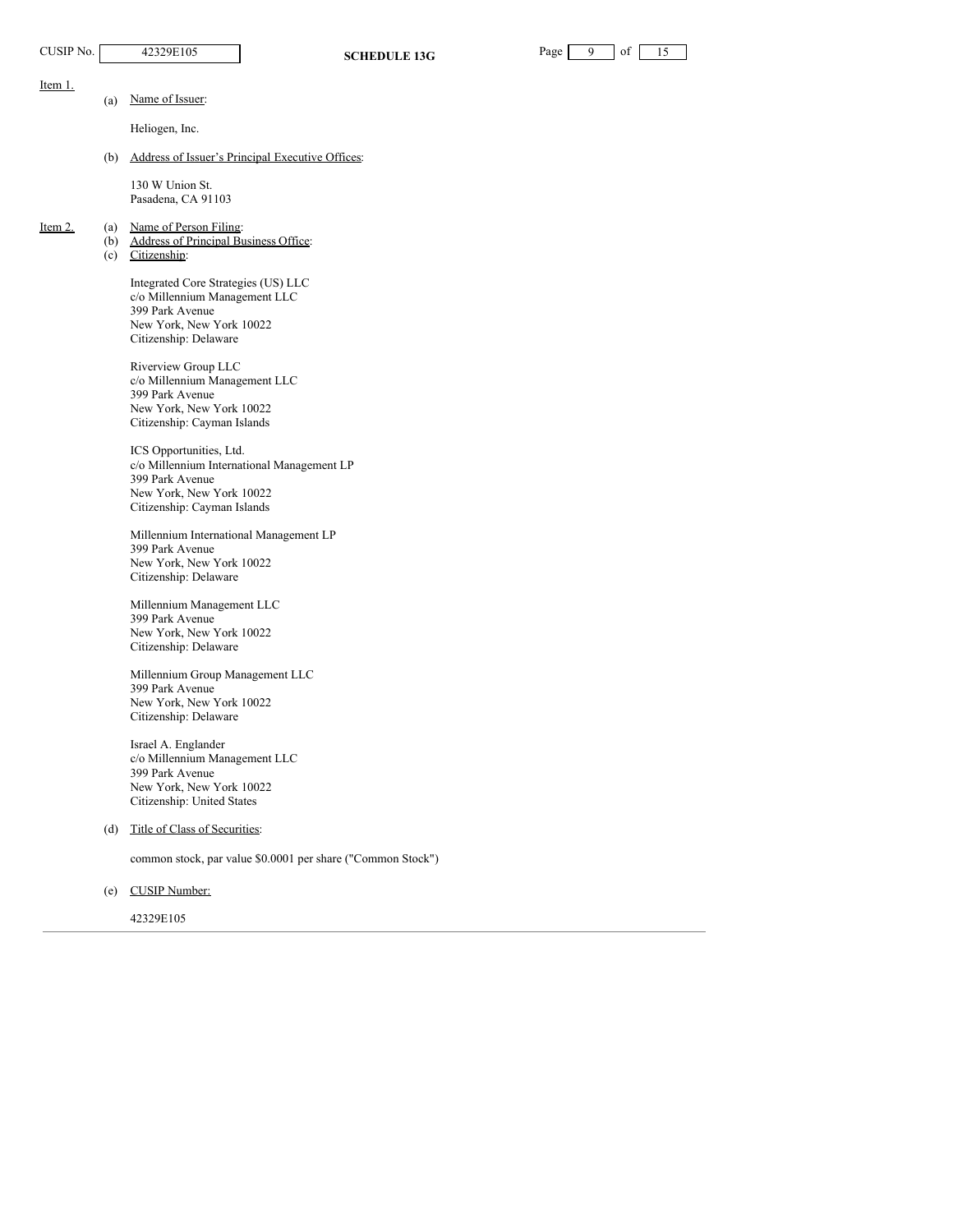**CUSIP No.** 42329E105 **SCHEDULE** 13G Page 10 of 15

Item 3. If this statement is filed pursuant to Rule 13d-1(b), or 13d-2(b), check whether the person filing is a:

(a)  $\Box$  Broker or dealer registered under section 15 of the Act (15 U.S.C. 78o);

(b)  $\Box$  Bank as defined in section 3(a)(6) of the Act (15 U.S.C. 78c);

(c)  $\Box$  Insurance company as defined in section 3(a)(19) of the Act (15 U.S.C. 78c);

(d)  $\Box$  Investment company registered under section 8 of the Investment Company Act of 1940 (15 U.S.C. 80a-8);

(e)  $\Box$  An investment adviser in accordance with §240.13d-1(b)(1)(ii)(E);

(f)  $\Box$  An employee benefit plan or endowment fund in accordance with §240.13d-1(b)(1)(ii)(F);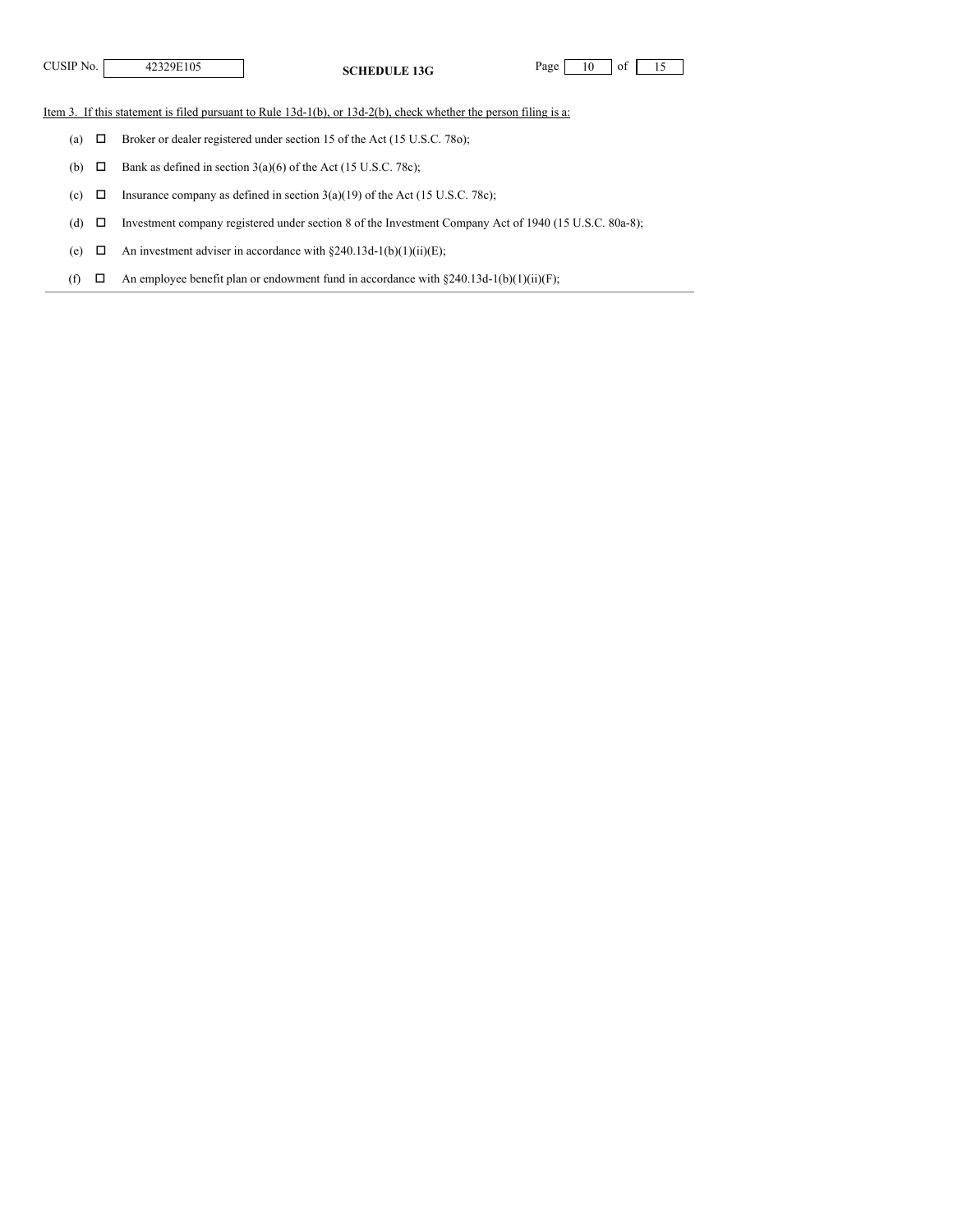**CUSIP No.** 42329E105 **SCHEDULE** 13G Page 11 of 15

(g)  $\Box$  A parent holding company or control person in accordance with §240.13d-1(b)(1)(ii)(G);

(h)  $\Box$  A savings association as defined in Section 3(b) of the Federal Deposit Insurance Act (12 U.S.C. 1813);

- (i)  $\Box$  A church plan that is excluded from the definition of an investment company under section 3(c)(14) of the Investment Company Act of 1940 (15 U.S.C. 80a-3);
- (j)  $\Box$  Group, in accordance with §240.13d-1(b)(1)(ii)(J).

### Item 4. Ownership

Provide the following information regarding the aggregate number and percentage of the class of securities of the issuer identified in Item 1.

### (a) Amount Beneficially Owned:

See response to Item 9 on each cover page.

### (b) Percent of Class:

See response to Item 11 on each cover page.

For each reporting person, the percent of the class reported herein as beneficially owned by such reporting person gives effect to shares deemed to be outstanding as provided in Rule 13d-3(d)(1)(i), if any, presuming that all those warrants to purchase shares of the class reported herein that are held or otherwise controlled by any reporting person are exercisable within sixty days of the date hereof.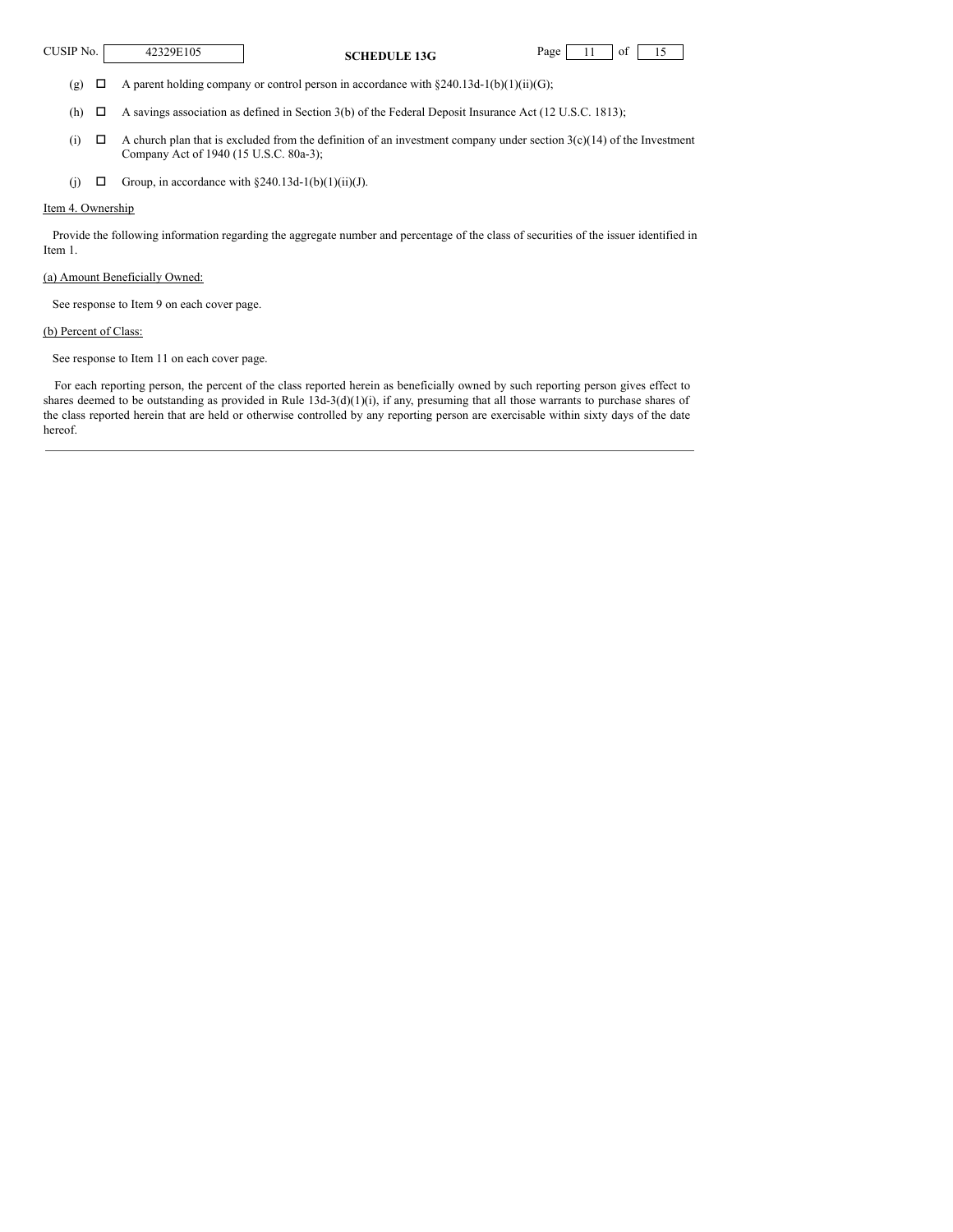

(c) Number of shares as to which such person has:

(i) Sole power to vote or to direct the vote

See response to Item 5 on each cover page.

- (ii) Shared power to vote or to direct the vote
- See response to Item 6 on each cover page.
- (iii) Sole power to dispose or to direct the disposition of
- See response to Item 7 on each cover page.
- (iv) Shared power to dispose or to direct the disposition of
- See response to Item 8 on each cover page.

The securities disclosed herein as potentially beneficially owned by Millennium Management LLC, Millennium Group Management LLC and Mr. Englander are held by entities subject to voting control and investment discretion by Millennium Management LLC and/or other investment managers that may be controlled by Millennium Group Management LLC (the managing member of Millennium Management LLC) and Mr. Englander (the sole voting trustee of the managing member of Millennium Group Management LLC). The foregoing should not be construed in and of itself as an admission by Millennium Management LLC, Millennium Group Management LLC or Mr. Englander as to beneficial ownership of the securities held by such entities.

### Item 5. Ownership of Five Percent or Less of a Class

If this statement is being filed to report the fact that as of the date hereof the reporting person has ceased to be the beneficial owner of more than five percent of the class of securities, check the following  $\boxtimes$ .

### Item 6. Ownership of More than Five Percent on Behalf of Another Person.

Not applicable.

Item 7. Identification and Classification of the Subsidiary Which Acquired the Security Being Reported on By the Parent Holding Company.

Not applicable.

Item 8. Identification and Classification of Members of the Group

See Exhibit I.

Item 9. Notice of Dissolution of Group

Not applicable.

Item 10. Certification

By signing below each of the undersigned certifies that, to the best of its knowledge and belief, the securities referred to above were not acquired and are not held for the purpose of or with the effect of changing or influencing the control of the issuer of the securities and were not acquired and are not held in connection with or as a participant in any transaction having that purpose or effect.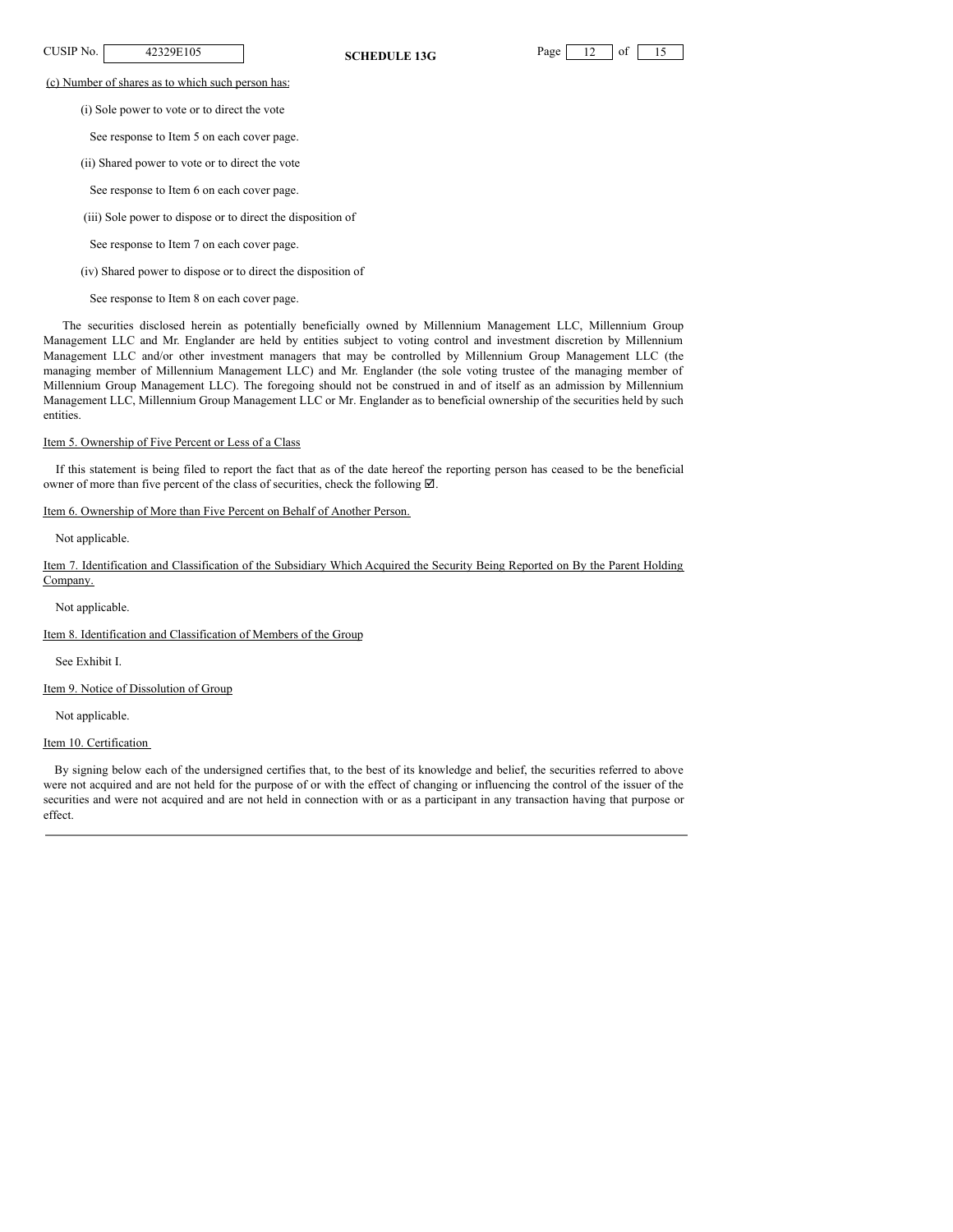| CUSIP No. |  |
|-----------|--|
|-----------|--|

| <b>SCHEDULE 13G</b> |  |
|---------------------|--|
|                     |  |



Exhibits:

Exhibit I: Joint Filing Agreement, dated as of February 10, 2022, by and among Integrated Core Strategies (US) LLC, Riverview Group LLC, ICS Opportunities, Ltd., Millennium International Management LP, Millennium Management LLC, Millennium Group Management LLC and Israel A. Englander.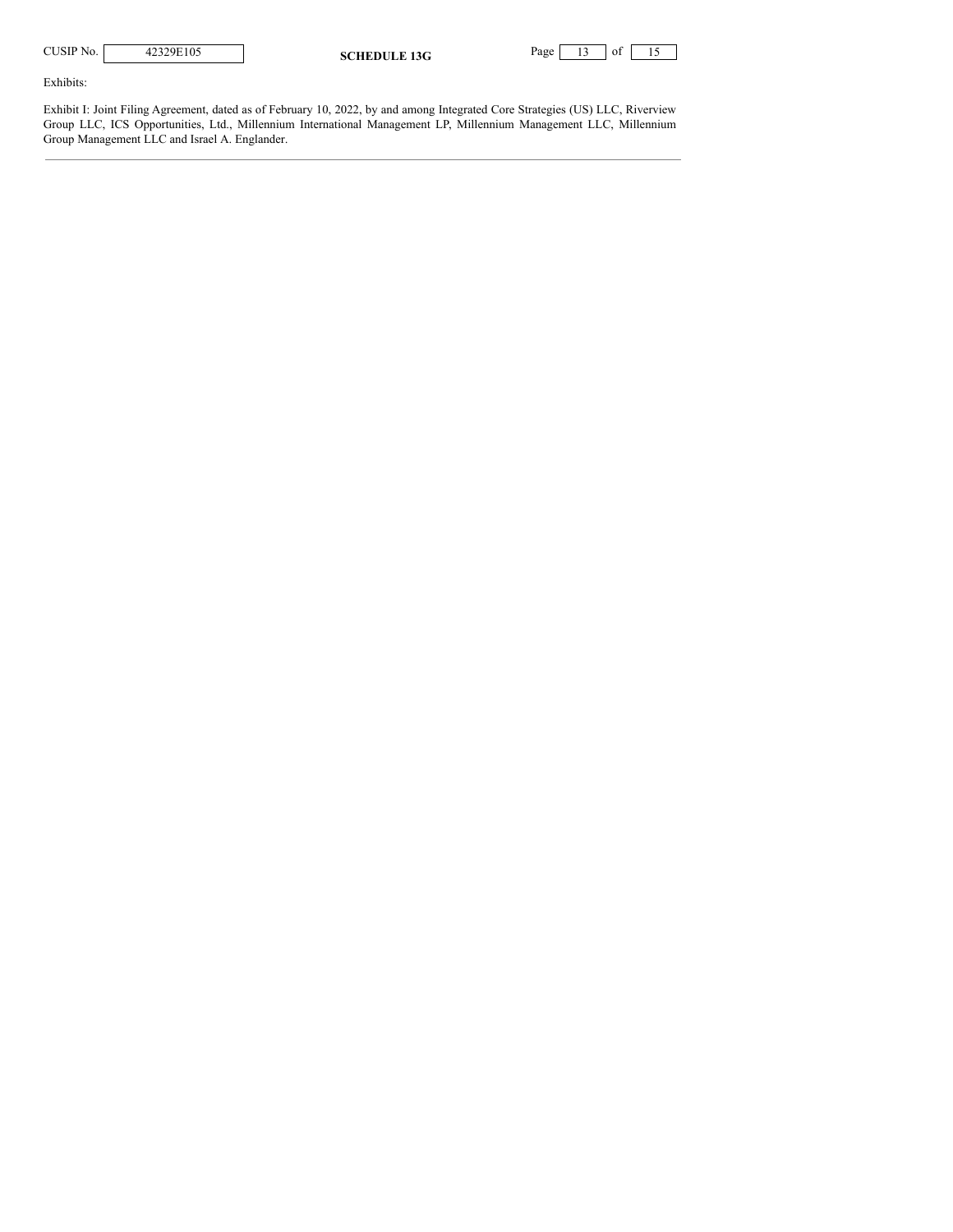**CUSIP No.** 42329E105 **SCHEDULE** 13G Page 14 of 15

### **SIGNATURE**

After reasonable inquiry and to the best of its knowledge and belief, each of the undersigned certifies that the information with respect to it set forth in this statement is true, complete, and correct.

Dated: February 10, 2022

# INTEGRATED CORE STRATEGIES (US) LLC

By: Integrated Holding Group LP, its Managing Member

By: Millennium Management LLC, its General Partner

By: /s/ Gil Raviv Name: Gil Raviv Title: Global General Counsel

### RIVERVIEW GROUP LLC

By: Integrated Holding Group LP, its Managing Member

By: Millennium Management LLC, its General Partner

By: /s/ Gil Raviv Name: Gil Raviv Title: Global General Counsel

### ICS OPPORTUNITIES, LTD.

By: Millennium International Management LP, its Investment Manager

By: /s/ Gil Raviv Name: Gil Raviv Title: Global General Counsel

### MILLENNIUM INTERNATIONAL MANAGEMENT LP

By: /s/Gil Raviv Name: Gil Raviv Title: Global General Counsel

# MILLENNIUM MANAGEMENT LLC

By: /s/Gil Raviv Name: Gil Raviv Title: Global General Counsel

### MILLENNIUM GROUP MANAGEMENT LLC

By: /s/Gil Raviv Name: Gil Raviv Title: Global General Counsel

/s/ Israel A. Englander Israel A. Englander